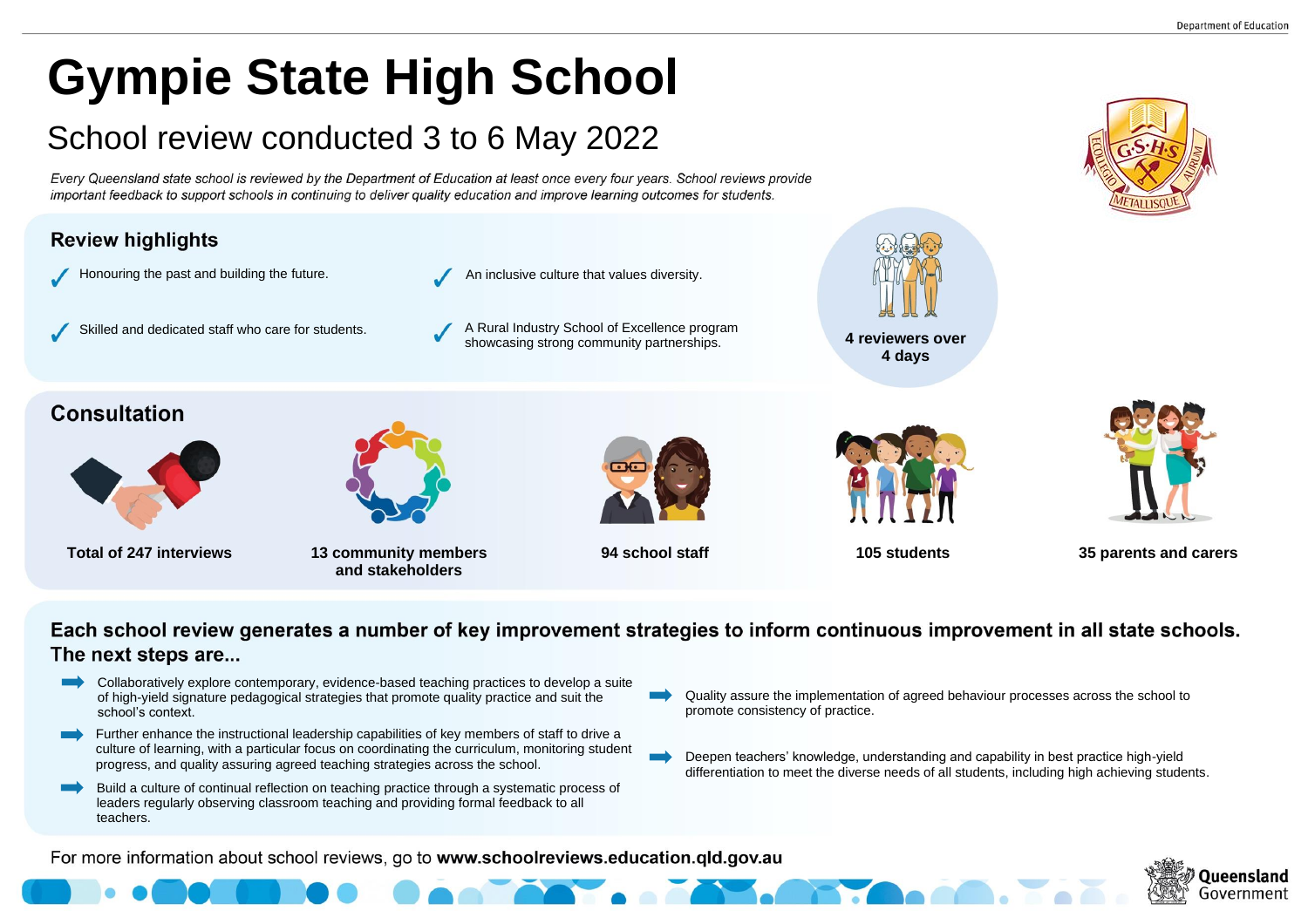### **Gympie State High School**

**Executive Summary** 



**Education Improvement Branch** 

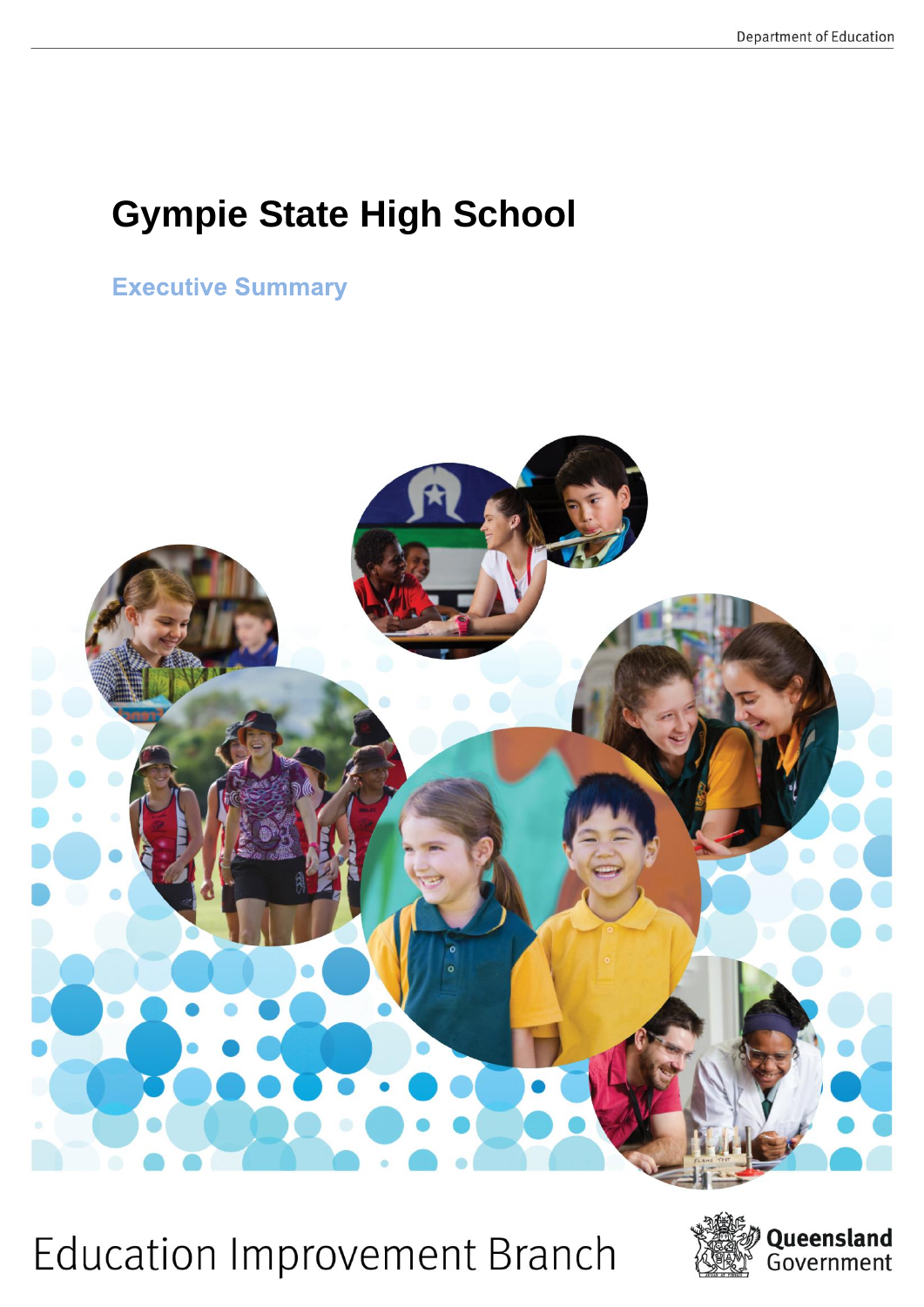

#### **Contents**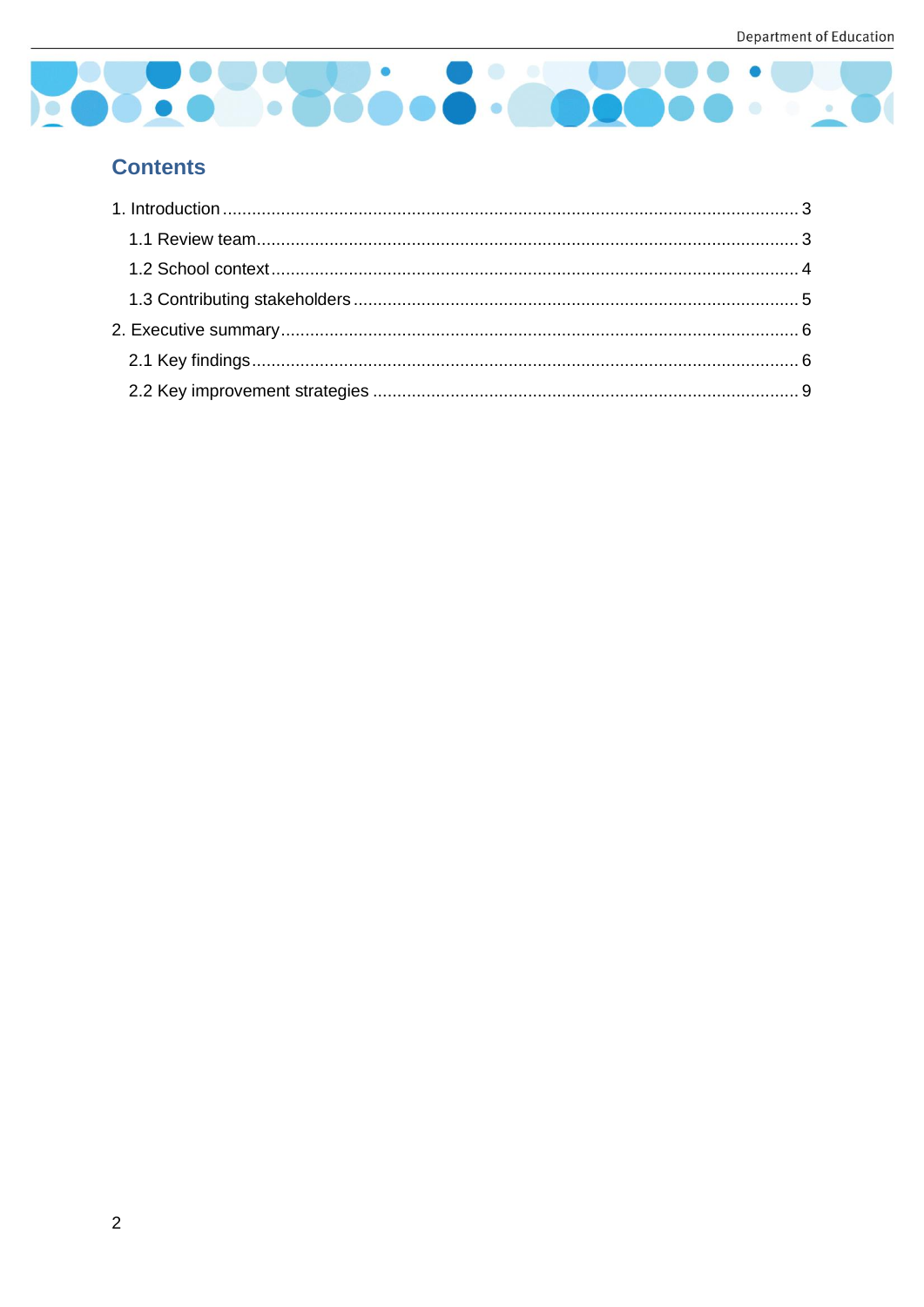

#### <span id="page-3-0"></span>**1. Introduction**

This report is a product of a review carried out by a review team from the Education Improvement Branch (EIB) at **Gympie State High School** from **3** to **6 May 2022**.

The report presents an evaluation of the school's performance against the nine domains of the *[National School Improvement Tool](https://schoolreviews.eq.edu.au/SiteCollectionDocuments/national-school-improve-tool.pdf)*. It also recommends improvement strategies for the school to implement in consultation with its regional office and school community.

The report's executive summary outlines key findings from the review and key improvement strategies that prioritise future directions for improvement.

Schools will publish the executive summary on the school website within two weeks of receiving the report.

The principal will meet with their Lead Principal to discuss the review findings and improvement strategies.

For more information regarding the EIB and reviews for Queensland state schools please visit the EIB [website.](https://schoolreviews.eq.edu.au/Pages/default.aspx)

#### <span id="page-3-1"></span>**1.1 Review team**

| Julie Warwick     | Internal reviewer, EIB (review chair) |
|-------------------|---------------------------------------|
| Sean Maher        | Peer reviewer                         |
| <b>Rob Slater</b> | Peer reviewer                         |
| Valerie Hadgelias | <b>External reviewer</b>              |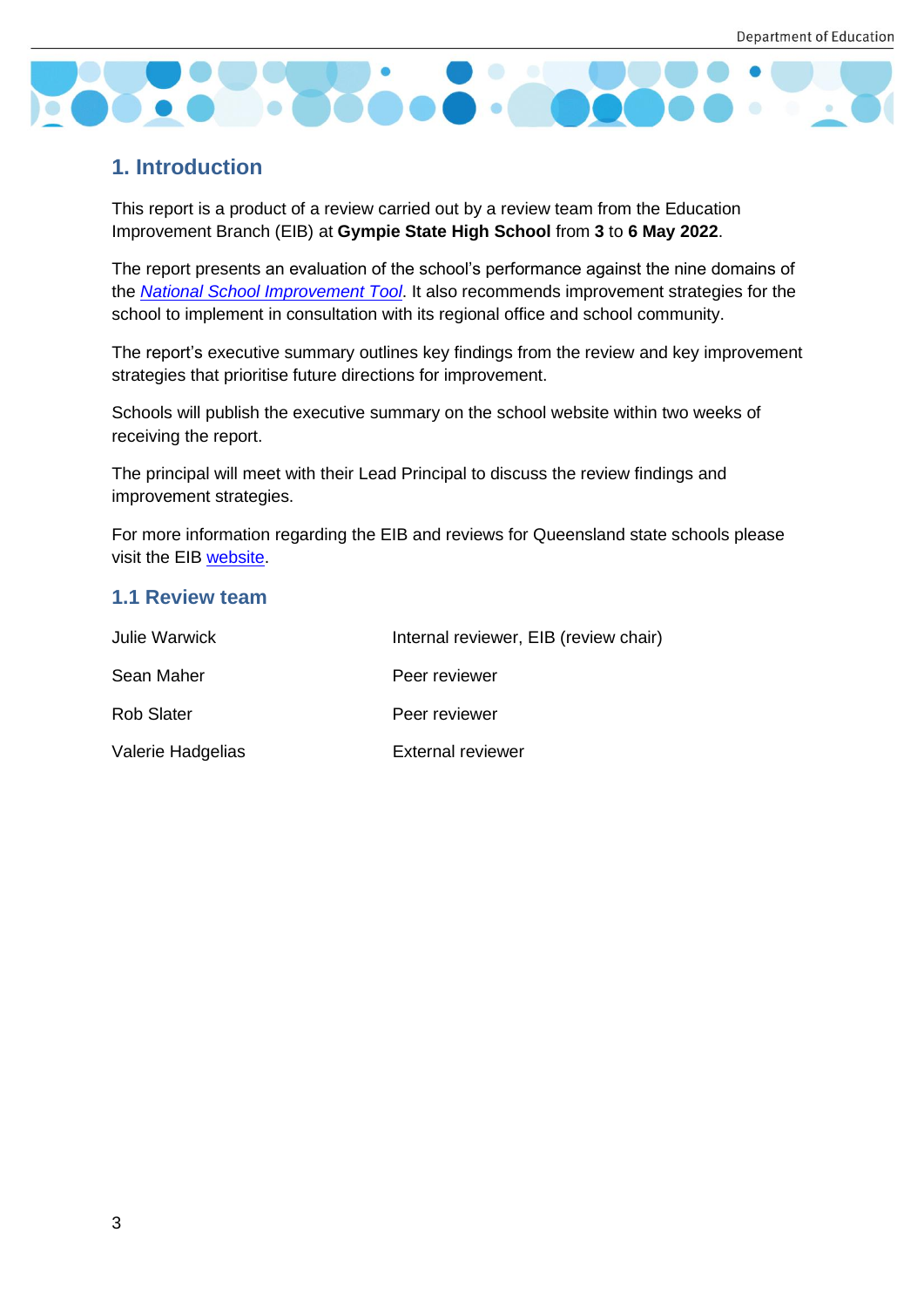

#### <span id="page-4-0"></span>**1.2 School context**

| Indigenous land name:                                                                    | Ka'bi Ka'bi        |
|------------------------------------------------------------------------------------------|--------------------|
| Location:                                                                                | Everson Rd, Gympie |
| <b>Education region:</b>                                                                 | North Coast Region |
| Year levels:                                                                             | Year 7 to Year 12  |
| <b>Enrolment:</b>                                                                        | 1145               |
| Indigenous enrolment<br>percentage:                                                      | 12 per cent        |
| <b>Students with disability</b><br>percentage:                                           | 14.3 per cent      |
| <b>Index of Community</b><br><b>Socio-Educational</b><br><b>Advantage (ICSEA) value:</b> | 944                |
| Year principal appointed:                                                                | 2015               |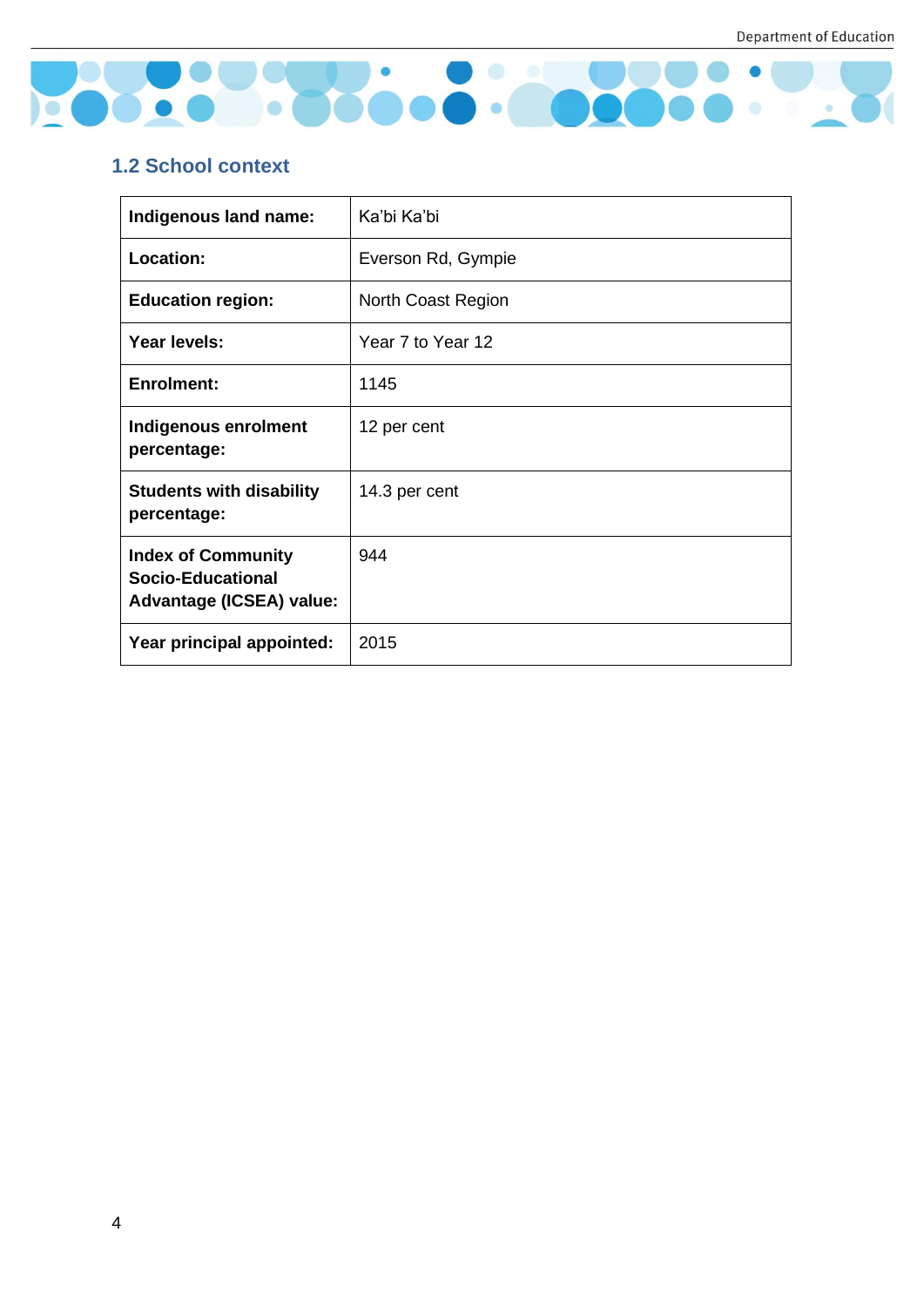

#### <span id="page-5-0"></span>**1.3 Contributing stakeholders**

The following stakeholders contributed to the review:

School community:

• Principal, three deputy principals, Head of Special Education Services (HOSES), 11 Heads of Department (HOD), Business Manager (BM), two guidance officers, schoolbased psychologist, Youth Support Coordinator (YSC), 52 teachers, nine administrative officers, nine teacher aides, two canteen staff, cleaner, 35 parents and 105 students.

Community and business groups:

• Nolan Meats Gympie director, State of Origin Road trip representative and Parents and Citizens' Association (P&C) treasurer.

Partner schools and other educational providers:

• Principal One Mile State School, principal Jones Hill State School, principal Tin Can Bay State School, principal James Nash State High School and principal Gympie West State School.

Government and departmental representatives:

• State Member for Gympie, North Coast Region Community Education Counsellor (CEC), Lead Principal and Department of Children, Youth Justice and Multicultural affairs representative.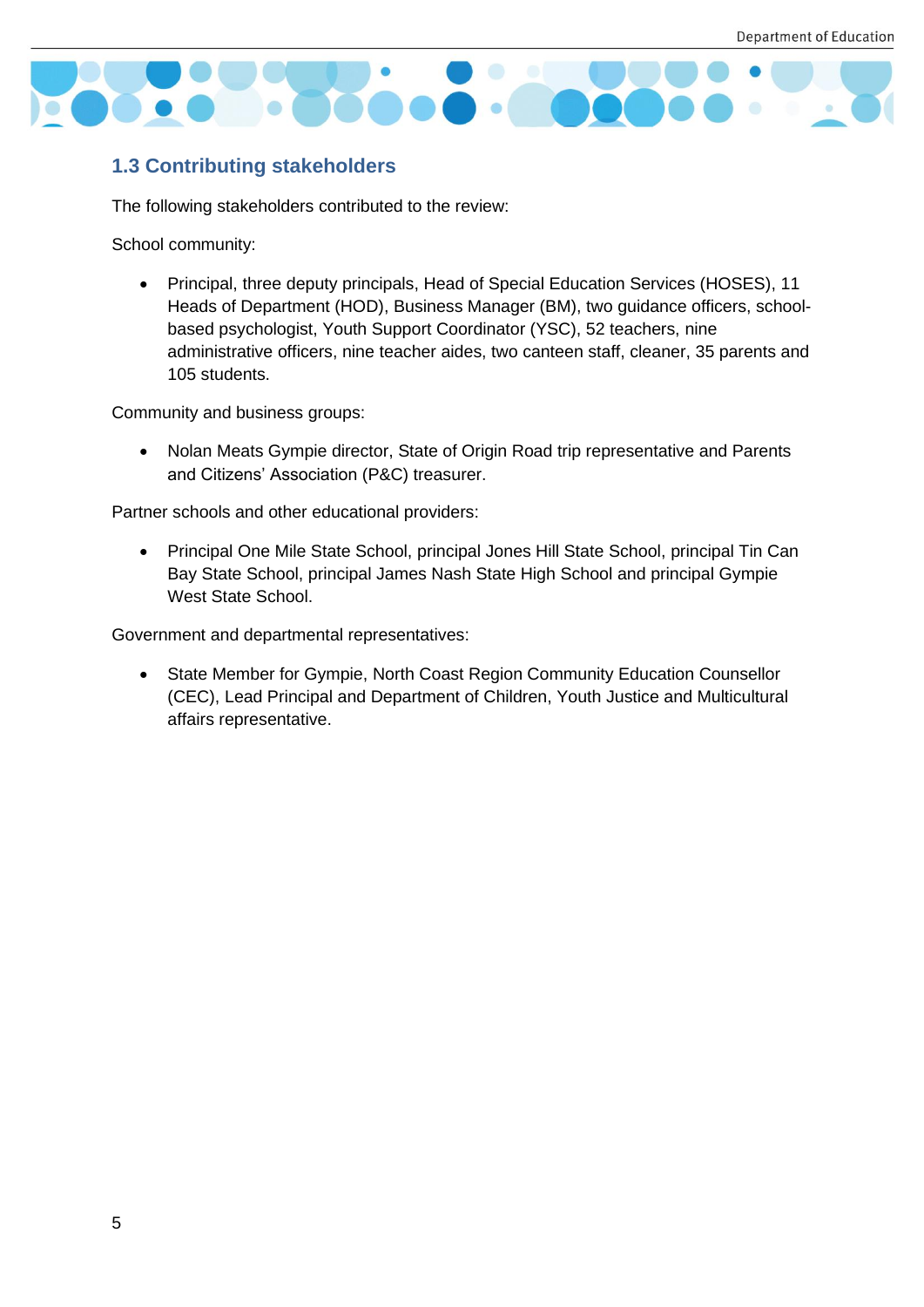

#### <span id="page-6-0"></span>**2. Executive summary**

#### <span id="page-6-1"></span>**2.1 Key findings**

#### **Tradition plays an important role in the life of the school that has educated generations of local children since 1912.**

The school motto of *'Ecollegio Metallisque Aurum'* translates as *'gold from the school as well as the mines'* paying homage to the city's rich gold mining history. The gold theme underpins the school's positive education model with the GOLD acronym articulating key focus areas of 'Growth, Opportunity, Love, and Diversity' to support the creation of 'flourishing students, staff and schools'. The colours of maroon and gold have been associated with the school since its foundation. The school vision statement is to build *'…a learning community that grows young people of integrity, compassion and wisdom who honour our past and build our future'*.

#### **Many students and parents express appreciation for school leaders and the dedication of teachers and non-teaching staff members.**

An optimistic and respectful tone pervades the school community, and a sense that all students will be cared for and supported in their learning and wellbeing is apparent. Many students and parents speak of the dedication of staff and their willingness to go 'above and beyond' for students. School leaders articulate strong teaching practices occur across the school and staff members express high levels of confidence in school leaders. Positive relationships between members of the school community predominate and staff describe a strong sense of collegiality and high levels of morale.

#### **School leaders recognise the impact that highly effective teaching has on student learning outcomes.**

Staff turnover has resulted in a substantial number of teachers yet to be familiar with the New Art and Science of Teaching<sup>1</sup> (NASOT), with a broad range of other pedagogical strategies being used in classrooms, impacting consistency of practice. Leaders express the need to re-establish a school-wide approach to pedagogy. The leadership team recognises an opportunity to develop a new, consistent approach to teaching and learning that fully supports the implementation of a quality curriculum. Leaders express the belief that the exploration of current research on effective teaching can positively contribute to building a culture of inquiry and innovation, and promote student engagement.

<sup>1</sup> Marzano, R. J. (2017). *The new art and science of teaching*. Hawker Brownlow Education.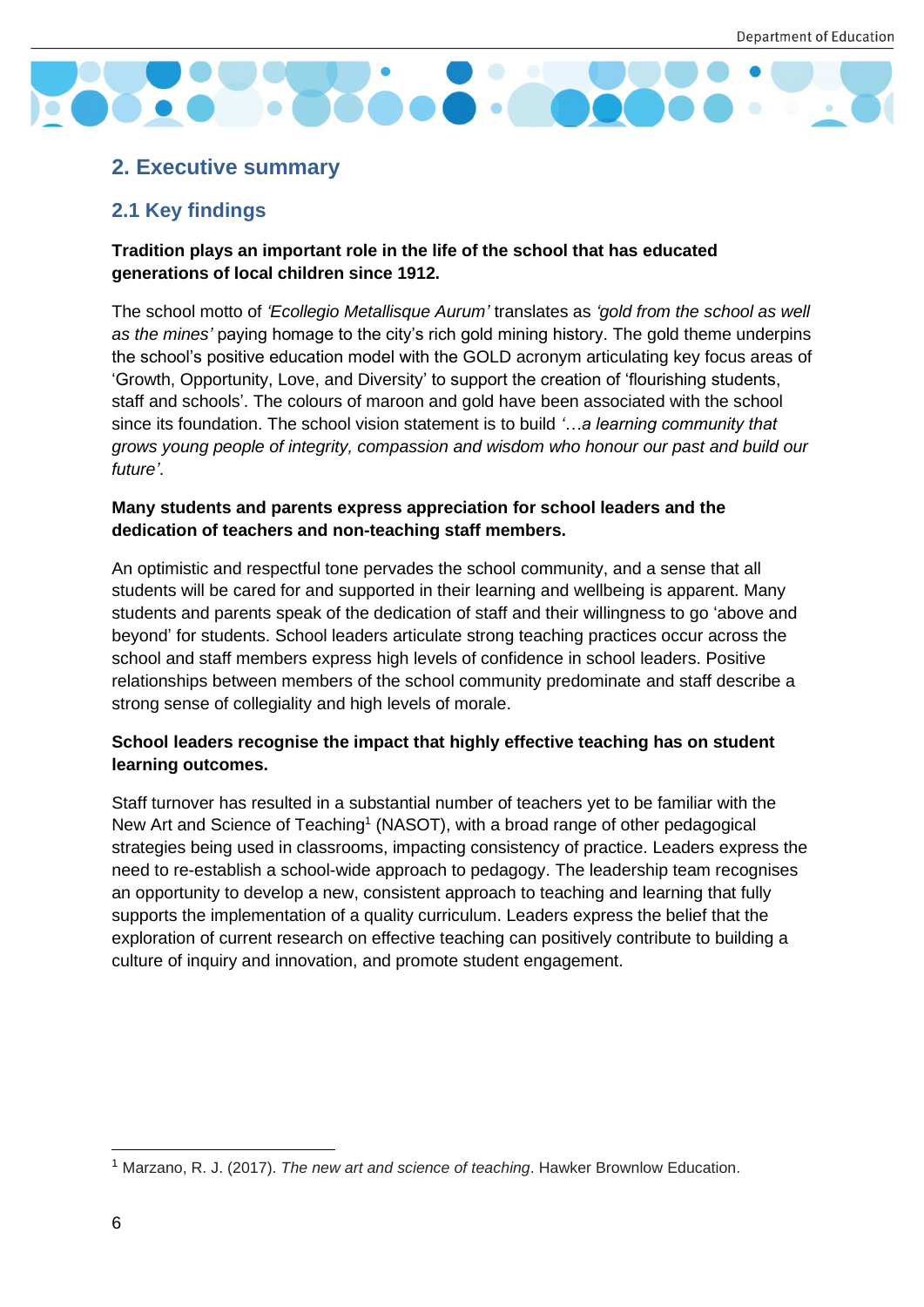

#### **School leaders are united in their commitment to further improvement in learning outcomes for all students.**

Leaders speak with great pride in relation to recent gains in school performance data. Many members of the school community highlight the visible role of the principal in leading the improvement agenda. The principal indicates that since the last review a range of strategies has been employed to foster a collective commitment from school leaders towards driving the school's improvement agenda and focusing on excellence in teaching, learning and leadership. The principal articulates a belief that a continued focus on instructional leadership will support the building of a leadership team that works widely across the school in strong alignment to drive the improvement agenda.

#### **School leaders are committed to supporting the teaching team to continually refine and develop their professional practice**.

Many teachers indicate that they would value the opportunity to have their teaching observed and to receive detailed feedback to support them to further hone their skills. More formal observation and feedback processes to support a consistent whole-school approach to pedagogy are yet to be included in the collegial engagement framework. Many staff indicate that they recognise the value in reflecting on their own practice through engaging in one-to-one professional dialogue.

#### **The school's 'Gold' Positive Education Framework is enacted to support positive behaviour and student wellbeing across the school.**

Significant improvements in student behaviour outcomes are apparent over the past three years. The school's 'Gold' Positive Education Framework is enacted to support positive behaviour and student wellbeing across the school. A list of non-negotiables developed collaboratively by staff articulates agreed school-wide behaviour expectations and is visible across classrooms. Many staff express a belief that greater consistency in relation to teacher adherence to the non-negotiables in all classes would contribute to further improvement in student behaviour. Some teachers seek further clarity regarding whole-school processes for supporting positive behaviour including roles of school leaders and expectations of teachers. Many members of the school community identify a need for a continued focus on improving student behaviour to further strengthen the learning culture.

#### **An explicit expectation that differentiated teaching and learning will be used to support the learning of every student is apparent.**

Leaders recognise the importance of teachers understanding and addressing the needs of individual students in their class. Differentiation has been the topic of several recent Professional Development (PD) presentations. A differentiation folder is located on SharePoint and contains a range of resources to support differentiation practice. The Data Informed Differentiation placemat supports teacher planning. The degree to which differentiated teaching and learning occurs varies. Some teachers convey confidence in their skills in this regard with others expressing a desire to further build their capability in catering for the full range of students.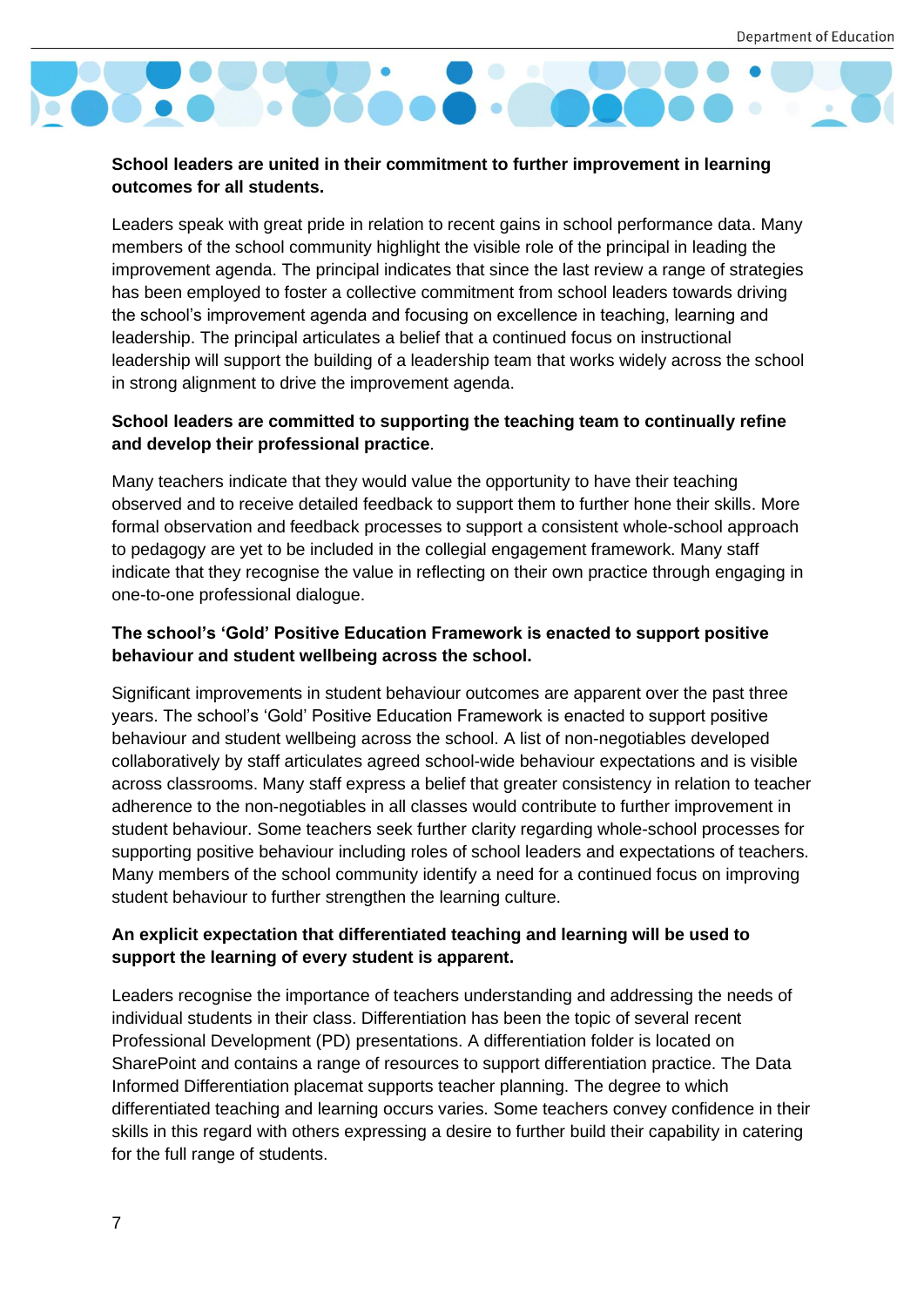

#### **The leadership team is committed to providing an inclusive culture to support engagement and learning for the full range of students.**

Leaders articulate the belief that every student is capable of successful learning. Valuing of diversity is apparent across the school and staff members recognise that some students require significant adjustment to their learning programs to maximise their engagement and success at school. The Learning Partnerships Program (LPP) supports students with disability and students with learning difficulties. It facilitates these students' access, participation, and engagement in the curriculum alongside their peers. The program aims to build an inclusive culture that removes barriers and supports the success of all students.

#### **The broader community speak about the Rural Industries School of Excellence as a hallmark program of the school and region.**

Partnerships to support program delivery include the University of Queensland (UQ). Strawberries and squash that are planted, harvested and packaged by students are sold at Brisbane markets and local produce shops. Chicken produce is purchased by local families and staff. The school has established a long-term partnership with Nolan Meats that includes opportunities for student work experience, part-time employment, support for school staff with cattle management expertise, and opportunities for students to gain skills in meat quality assessment. The school is well known across the region for its success in various agricultural competitions including the Intercollegiate Meat Judging Competition and the Gympie Show.